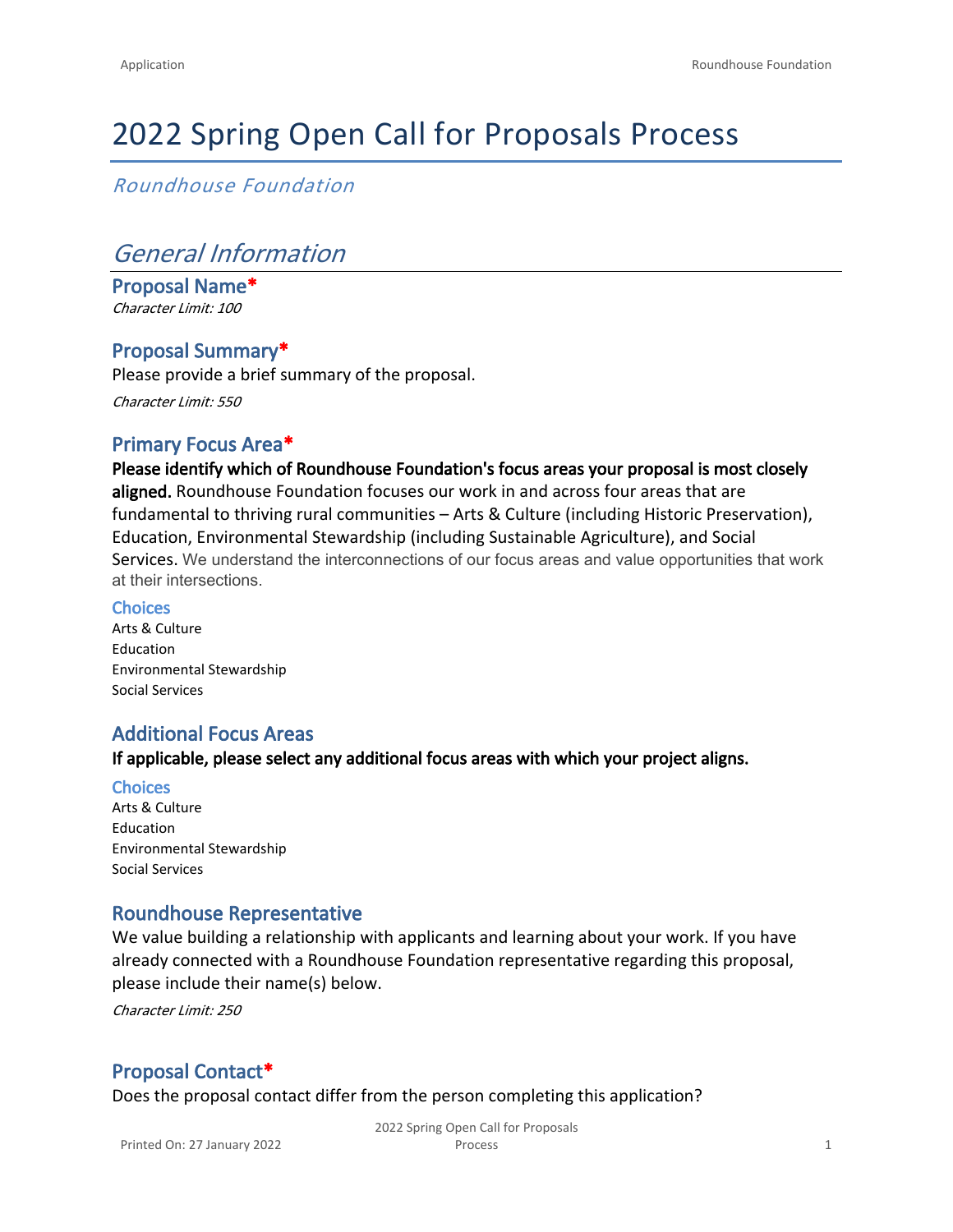#### **Choices**

Yes No

### **If 'yes' is noted above, please enter the proposal contact's information below.**

List the following: Name Organization/Department Phone Number Email Address *Character Limit: 500*

# *Organization Information*

#### **Organization Status\***

Is your organization an IRS-designated 501(c)3, a government entity (including special districts), or a Tribal government?

#### **Choices**

Yes No

#### **Please answer the following questions with information for your organization.**

#### **Organization Type\***

*Note: After submitting this application, you may be contacted to provide additional documentation to demonstrate proof of tax exempt status.*

#### **Choices**

Public Charity [501(c)(3)] Government Entity Tribal Government Fiscally-Sponsored Organization

### **Letter of Approval**

**For government entities and Tribal governments:** Please upload a letter of approval from your leadership expressing support for this project.

*File Size Limit: 2 MB*

### **Mission & Vision\***

Please include your organization's mission and vision statement(s), if developed. Otherwise, briefly describe the purpose of your organization.

*Character Limit: 1000*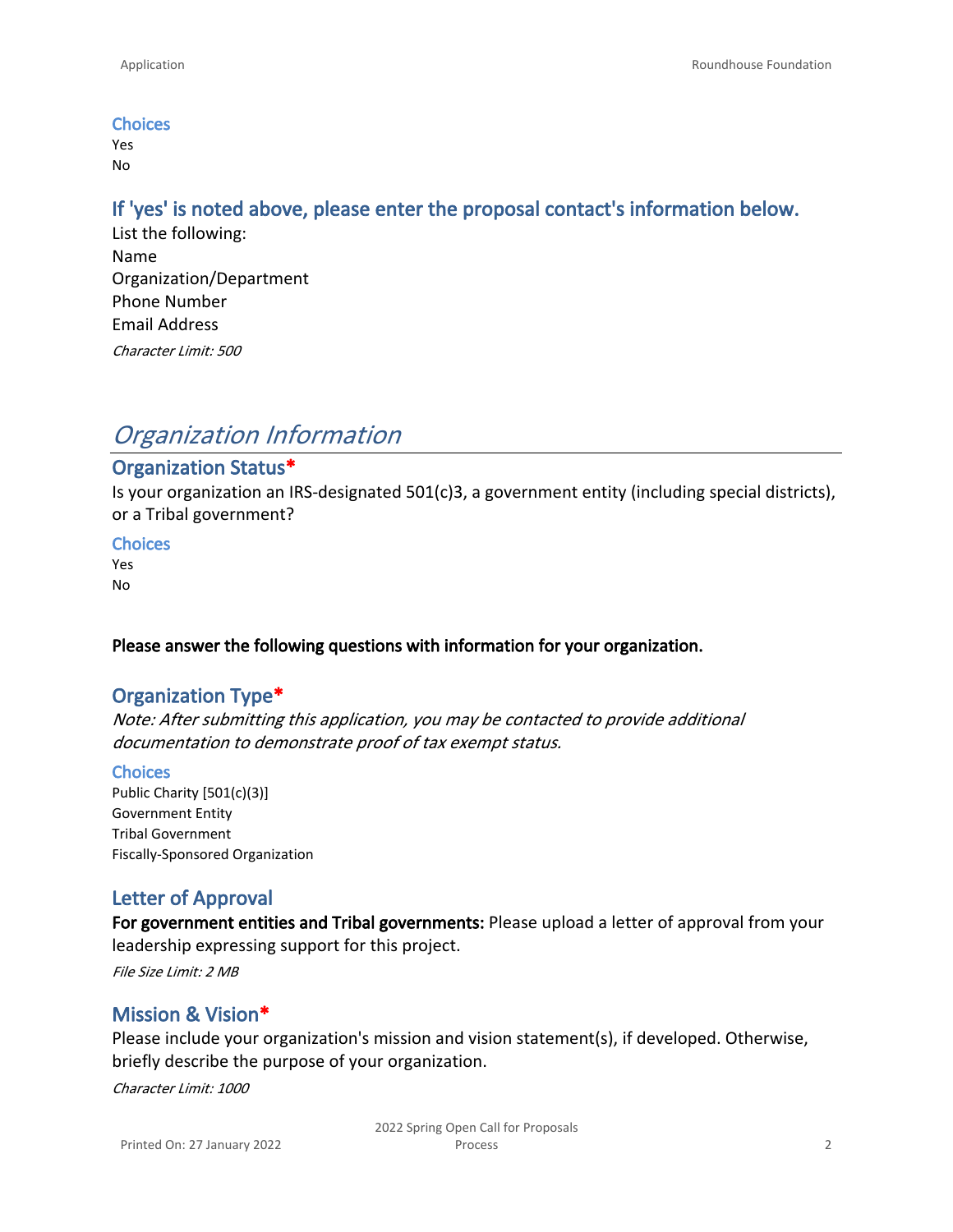### **Commitment to Diversity & Equity\***

Roundhouse Foundation recognizes that an organization's commitment to serving a diverse, equitable, and inclusive community is a critical and ongoing process. Please briefly describe how your organization is honoring diversity, creating equity, and building inclusion, both internally within your organization and through your outreach and programs. What are your plans to advance this work?

*Character Limit: 1000*

#### **Total Organization Budget\***

*Character Limit: 20*

#### **Organization Annual Budget\***

Upload an approved operating budget for your organization. Budget should reflect both real and anticipated income and expenses.

*File Size Limit: 4 MB*

### **Board of Directors/Governing Body\***

Upload a list of your Board of Directors or Governing Committee. List should include names, roles and terms. Irrespective of size, a governing board should include independent members and should not be dominated by employees or others who are not, by their very nature, independent individuals because of family or business relationships.

*File Size Limit: 3 MB*

## *Fiscal Sponsor Information*

#### **Fiscal Sponsor Organization\***

Provide the name of the organization sponsoring your group.

*Character Limit: 250*

### **Fiscal Sponsor Organization Type\***

<em>Note: After submitting this application, you may be contacted to provide additional

documentation to demonstrate proof of tax exempt status.</em>

#### **Choices**

Public Charity [501(c)(3)] Government Entity Tribal Government

### **Fiscal Sponsor Contact Information\***

Please provide contact information for a representative from your fiscal sponsor. List the following: Name

Organization/Department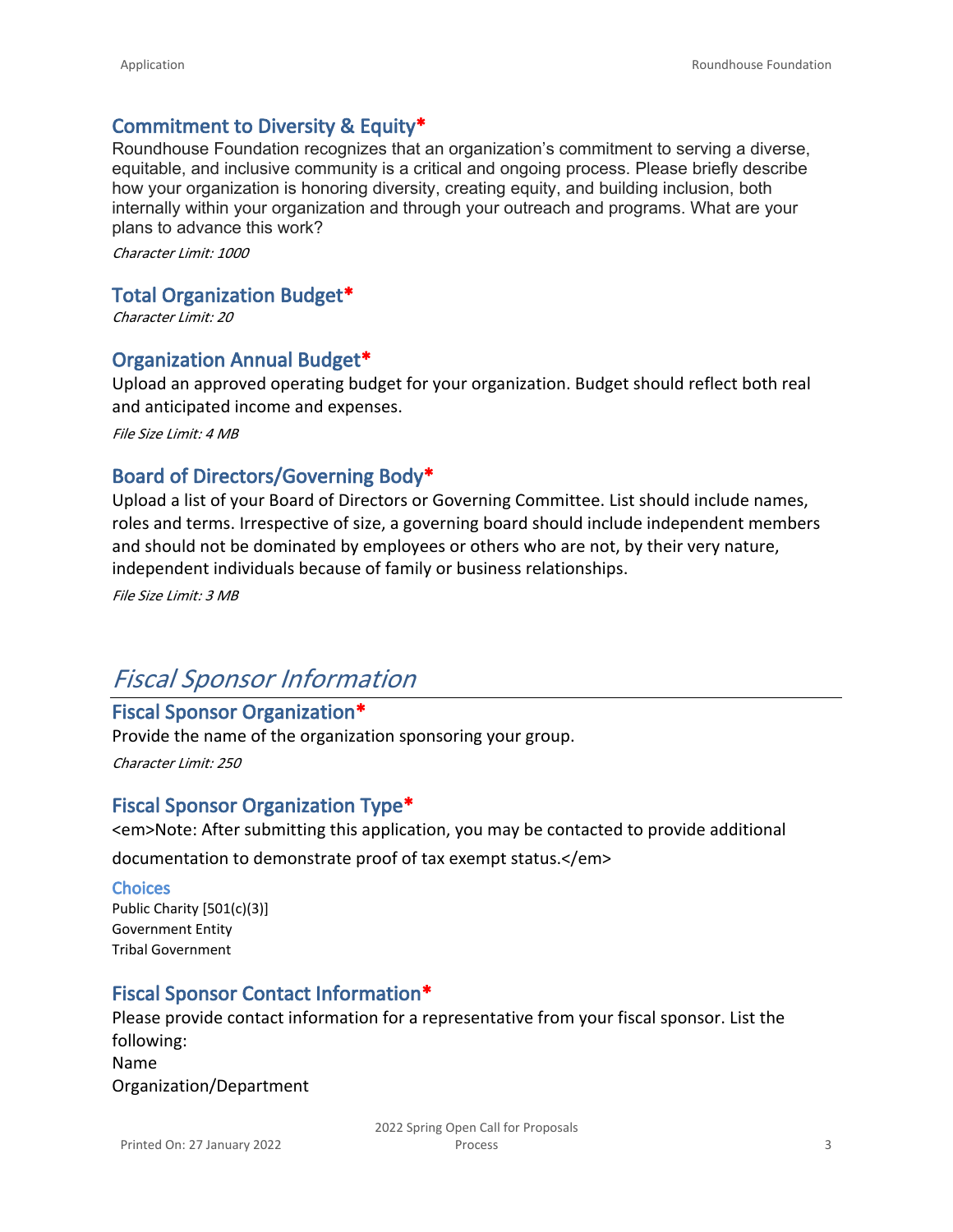Phone Number Email Address *Character Limit: 2000*

### **Fiscal Sponsorship Agreement\***

Upload a signed copy of the agreement between your group and your fiscal sponsor. *File Size Limit: 2 MB*

### **Fiscal Sponsor Mission & Vision\***

Please include your fiscal sponsor's mission and vision statement(s). *Character Limit: 2000*

### **Fiscal Sponsor Governing Body\***

Upload a list of your fiscal sponsor's Board of Directors or other governing body.

*File Size Limit: 2 MB*

### **Fiscal Sponsor Organizational Budget\***

Upload your fiscal sponsor's annual budget.

*File Size Limit: 2 MB*

# *Proposal Details*

#### **NARRATIVE QUESTIONS**

The Roundhouse Foundation values providing a quick turnaround on proposals in order to efficiently support the work of our project partners. To improve accessibility and equitable access to funding, our narrative questions are designed with high character counts (5,000 characters). We do not expect answers to be as long as the character counts. *We appreciate brevity in your responses and will reach out if we have additional questions.* 

If more space is needed, please use the "Upload file" features or the "Supporting Documents and Additional Information" section, or [contact us](mailto:grants@roundhousefoundation.org) and we will be happy to add additional information to your application.

### **Detailed Project Description\***

### **Describe your specific project, including major goals and milestones, as well as any community partners you are working with.**

*Roundhouse Foundation values providing a quick turnaround on proposals in order to efficiently support the work of our project partners. We appreciate brevity in your responses, but if more space is needed, please click "Upload a file" to attach a Word document or PDF.*

\*\*This question is required. The uploading of additional information is optional.\*\*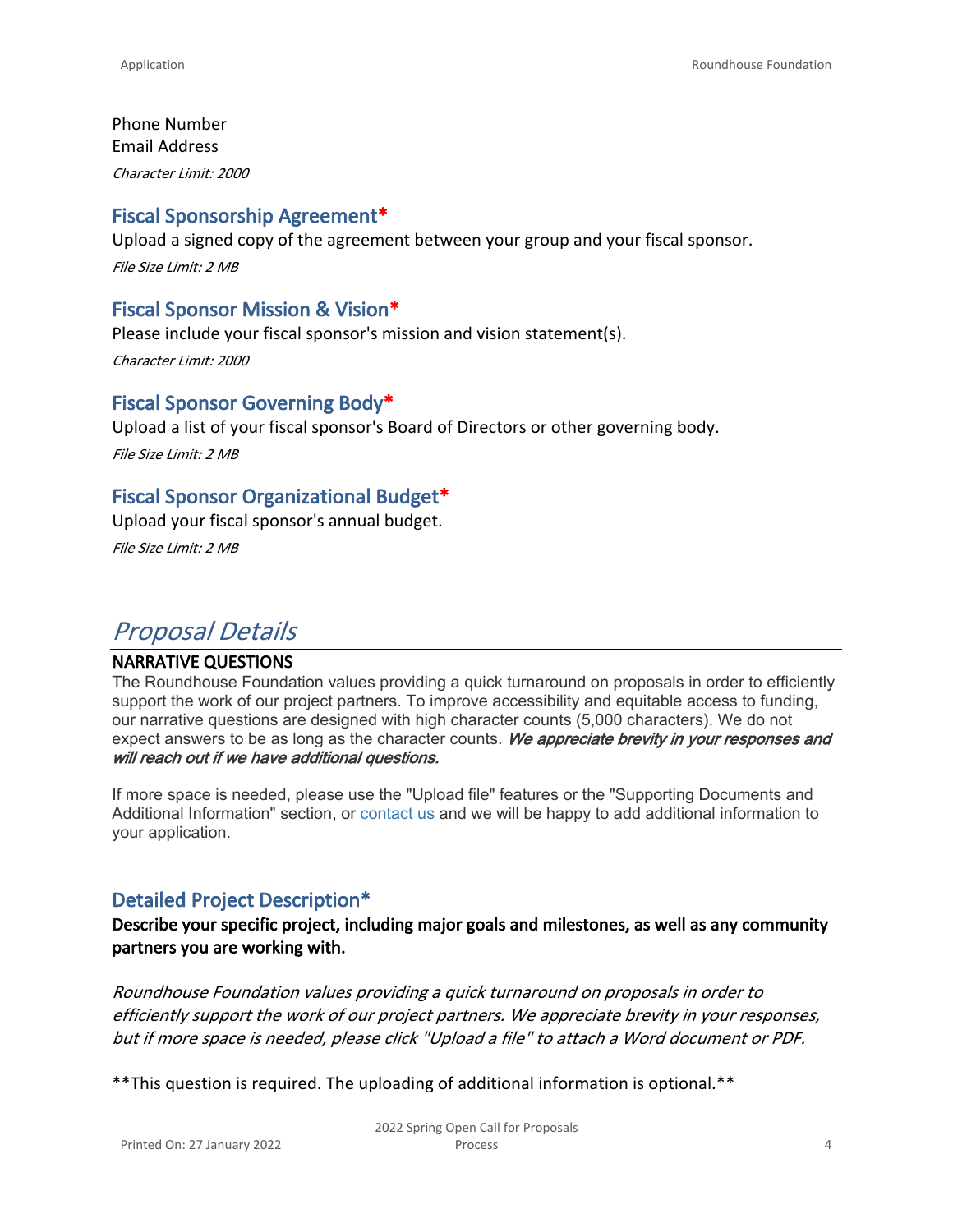*Character Limit: 5000 | File Size Limit: 2 MB*

### **Community Need and Population Served\***

**What community need does this proposal address? How does this proposal serve community members with different lived experiences?** Briefly describe the community served by this project and how you intend to reach them. How will the project intentionally engage with the community and speak to its history, culture, and current needs?

If applicable, please provide the demographic breakdown of who this proposal will serve, including number of participants, age range, race/ethnicity, and socioeconomic status.

*The data collected will serve multiple purposes: to help us understand how our granting reflects the communities we serve, to equip our staff, advisors and Trustees with critical data to better serve the needs of our communities, and to track our progress with our grantees and communities.*

*Character Limit: 5000*

#### **Project Measurement\***

How will you measure success of the proposed project? How will you determine if the proposal meets the intended goals? Describe any tools, methods, and/or strategies that you will use to measure success.

*Character Limit: 5000*

### **Detailed Project Budget\***

Please upload an itemized project budget here. Budget should reflect both real and anticipated income and expenses. *While we accept other forms of project budgets, we provide this downloadable [excel template](https://roundhousefoundation.org/wp-content/uploads/2022/01/BudgetTemplate2022.xlsx) to inform the level of detail we hope to see in a project budget*. *Applicants are not required to use the provided template.*

*File Size Limit: 3 MB*

**Total Project Budget\*** *Character Limit: 20*

**Amount Requested\*** *Character Limit: 20*

### **Supporting Partners\***

Roundhouse Foundation does not favor funding total project budgets. Please list other confirmed partners for this proposal (suggested 3-5 partners).

*Character Limit: 250*

### **Project Start Date\***

*Character Limit: 10*

Printed On: 27 January 2022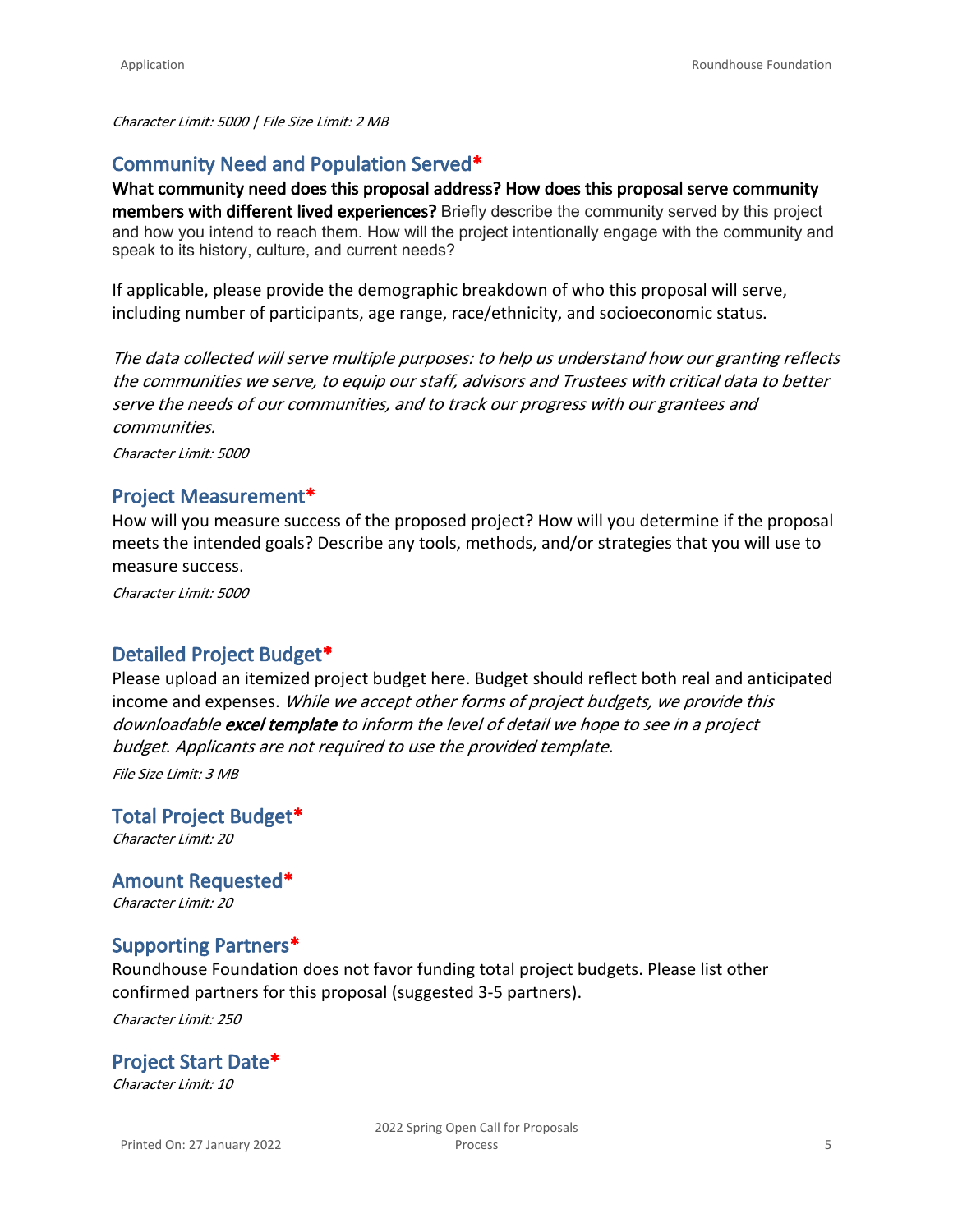### **Project End Date**

If project is ongoing (such as a request for tools or equipment that have a useful life longer than 1 year), please leave this question blank.

*Character Limit: 10*

### **Primary Geographic Region Served\***



*Image courtesy of Oregon Office of Economic Analysis*

### **Please select** *one* **region where this proposal will primarily take place. If your project serves multiple regions, please select the region where the majority of the work will occur and name additional regions in the section below.**

Roundhouse Foundation serves rural Oregon communities, including the nine federallyrecognized Native nations and the historic 54 bands and tribes who call this land home. We recognize and hope to elevate our Tribal partners' sovereignty through our grantmaking. If applicable, please name any Native nations and/or Indigenous communities served by this proposal in the following question titled "Additional Geographic Regions."

#### **Choices**

Central Oregon (Crook, Deschutes, Jefferson Counties) Columbia Gorge (Hood River, Gilliam, Sherman, Wasco, Wheeler Counties) North Coast (Clatsop, Lincoln, Tillamook Counties) Northeast Oregon (Baker, Grant, Morrow, Umatilla, Union, Wallowa Counties) Portland Metro Area (Clackamas, Columbia, Multnomah, Washington, Yamhill Counties) South Central/Southeast (Harney, Klamath, Lake, Malheur Counties) South Coast (Coos, Curry Counties) Southern Oregon (Jackson, Josephine, Douglas Counties) Willamette Valley (Benton, Lane, Linn, Marion, Polk Counties) Statewide (Oregon) **Other** 

### **Additional Geographic Regions**

Please use this space to name other regions, including Native nations and Tribal communities, served by this project.